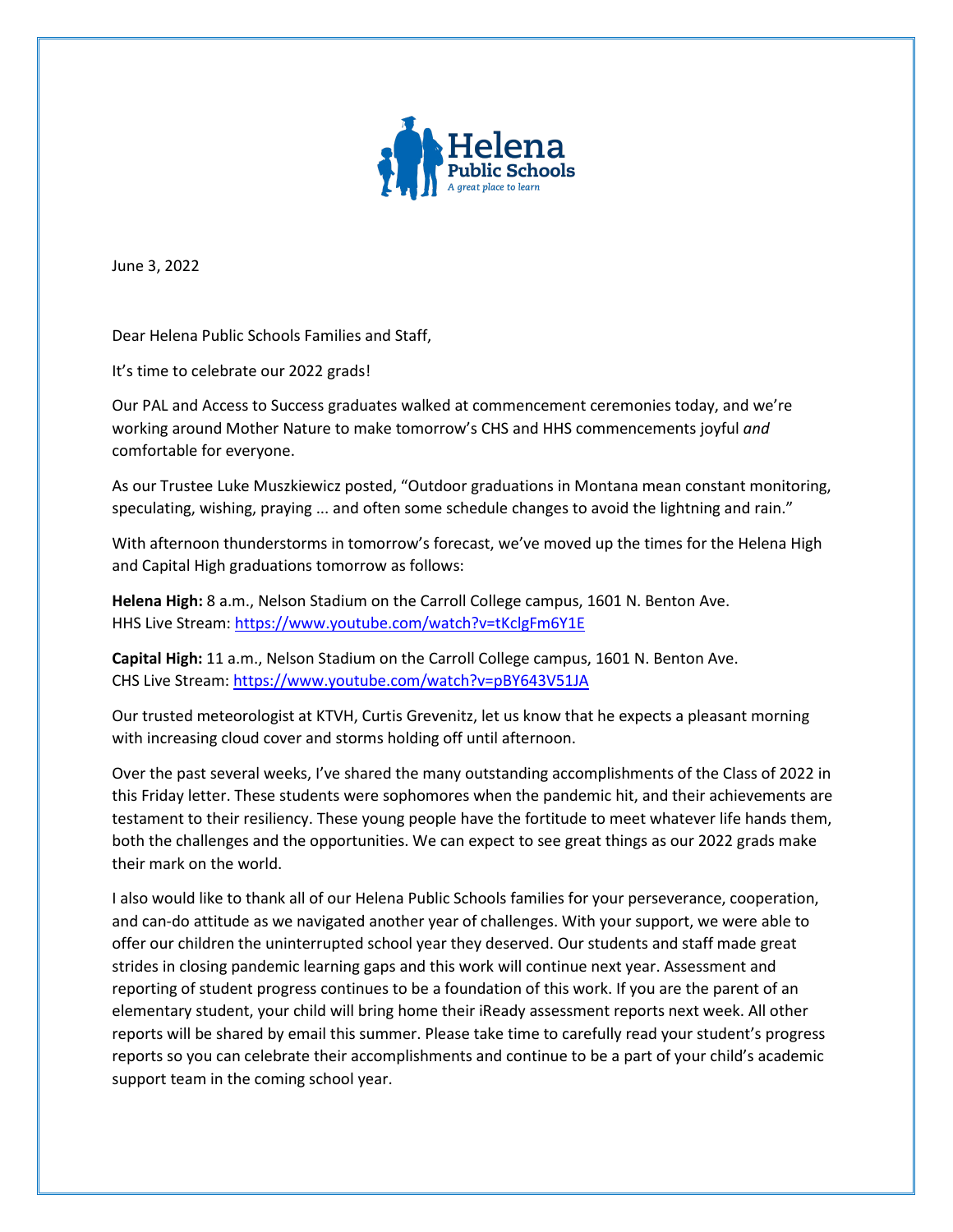In District business, I want to share a few health and safety updates.

As we continue to grapple with the tragic events that have rocked our country in recent weeks, compounded by a school threat and arrest here in Helena, our community is on edge. Keeping parents informed of safety issues with prompt and accurate communication continues to be a top priority.

This afternoon you will receive a text from School Messenger, the District's text and email notification vendor, providing a link to "opt-in" for District text alerts. If you are a parent or legal guardian and you are not receiving our text alerts, I strongly encourage you to opt-in. The opt-in text will be sent to you again on Monday in case you miss it. If you need assistance, please contact your school secretary.

If you are already receiving District text alerts, no action is required.

I've been asked why the District can't automatically send text alerts to all parents. While we are able to call parents and send emails, Federal Communications Commission (FCC) regulations prohibit us from automatically signing up parents for text alerts. We give parents the option to opt-in for texts when they enroll their student.

If you are not receiving text alerts, please click the School Messenger text you will receive this afternoon and take a few moments to opt-in to help us notify you quickly as possible in the event of an emergency. (This opt-in text you will receive is allowed under FCC regulations)

I also would like to update our community on the District's ongoing drinking water testing and remediation efforts under the new [Montana Lead in Schools Rule.](https://mtdeq.equisonline.com/Default.aspx?d=16234650&auth=basic%20cHVibGljOjhaOEtSN0VQV3dVaA%3D%3D) Helena Public Schools has a long history of consistent compliance with water quality drinking standards.

Like many districts across the state, we are working closely with the Montana Department of Environmental Quality (DEQ) to meet more stringent requirements for drinking water under the new rule.

As of May 10, HPS was among 61 percent of Montana schools that have submitted lead sampling results to DEQ under the new rule (363 schools out of 593 total), which took effect in January 2020. Of the districts that have submitted results, 73 percent (265 schools) have had at least one fixture that exceeded the action level of 5.0 micrograms per liter (parts per billion).

Water sampling under the new rule is now complete at every school in the District. With DEQ's guidance, our Facilities Department removed or replaced more than 100 fixtures districtwide; installed filtered water bottle filler stations or faucet-mounted filters where necessary; and provided 5-gallon water coolers at locations where bottle filler stations could not be easily installed.

The last schools to be mitigated are CHS and HHS, where work is underway. The vast majority of exceedances at the high schools were in bathroom faucets or lab sinks and, per DEQ's guidance, they are being taken out of service or labeled as not for drinking.

In keeping with requirements under the Lead in Schools Rule, HPS has already sent notifications of exceedances to families and staff at most affected schools, including a link to view school-specific test [results.](https://mtdeq.equisonline.com/Default.aspx?d=16234650&auth=basic%20cHVibGljOjhaOEtSN0VQV3dVaA%3D%3D) A few additional notifications will be sent in the coming week.

The bottom line is that all Helena Public Schools students now have access to drinking water that meets the requirements of the new Lead in Schools Rule.